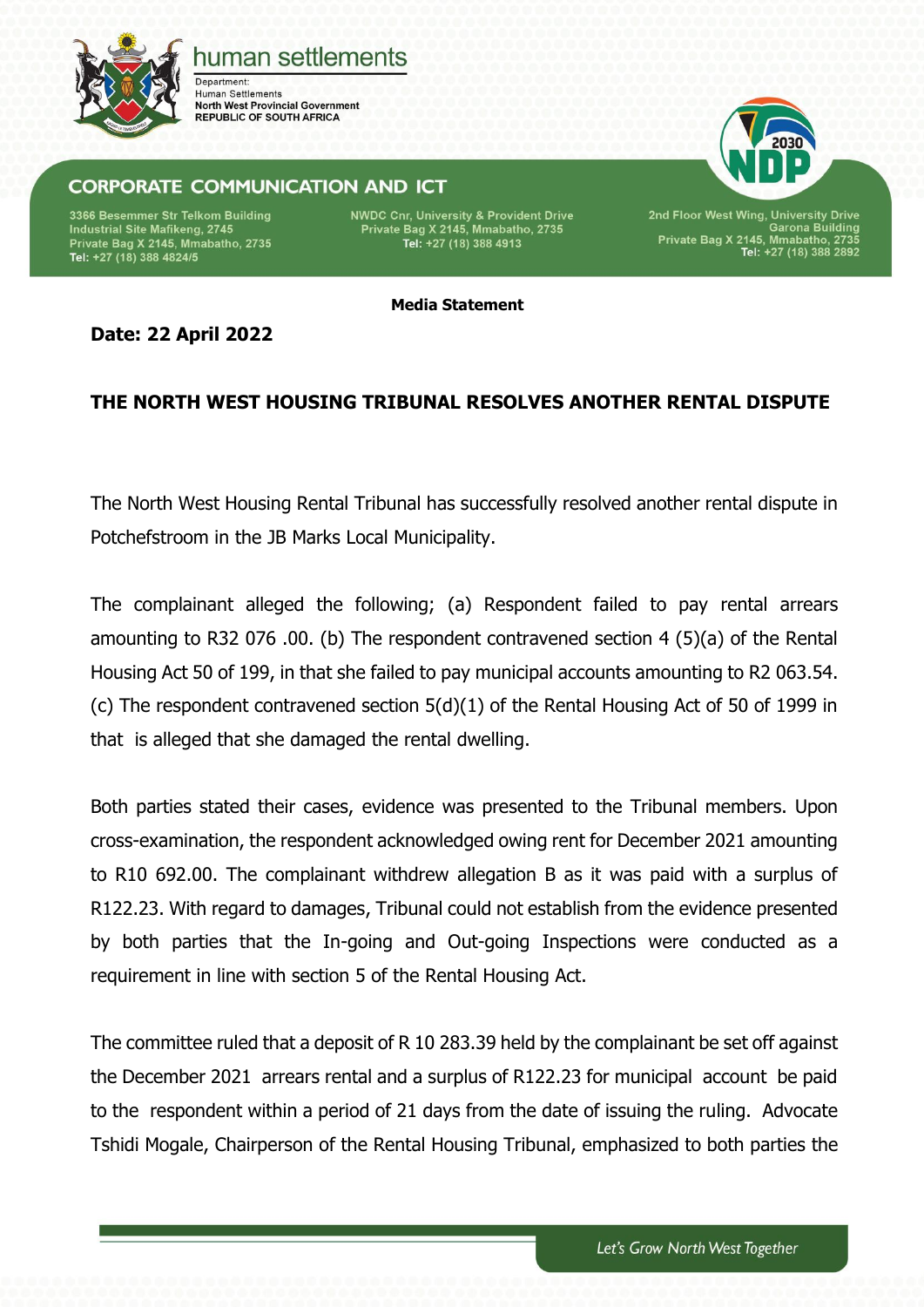importance of the In-going and Out-going Inspection Report as a requirement in terms of Rental Housing Act no. 50 of 1999 in case of damages alleged by parties.

The Department of Human Settlements congratulated the Rental Housing Tribunal under the leadership of Advocate Tshidi Mogale in resolving rental disputes in the province.

The North West Housing Tribunal is a statutory body tasked to promote stability in the rental housing sector by resolving disputes that may arise from time to time. Issues such as house rules set out by landlords, receipts for rental payments, services cut-offs' without a court order, withholding of tenants possessions, overcrowding and subletting, exploitative rents, service charges and damage to property are general conflicts that cause disputes between the landlords and tenants. Such challenges were mostly resolved through the Rental Housing Tribunal.

END

Issued by the Department of Human Settlements (North West)

Enquiries: Ms Dineo Lolokwane SPOKESPERSON: Department of Human Settlements 0725418444 \ 018-388 3291 Or MEC's Spokesperson: Tsholofelo Mathibedi 0832932609/018 388 2884